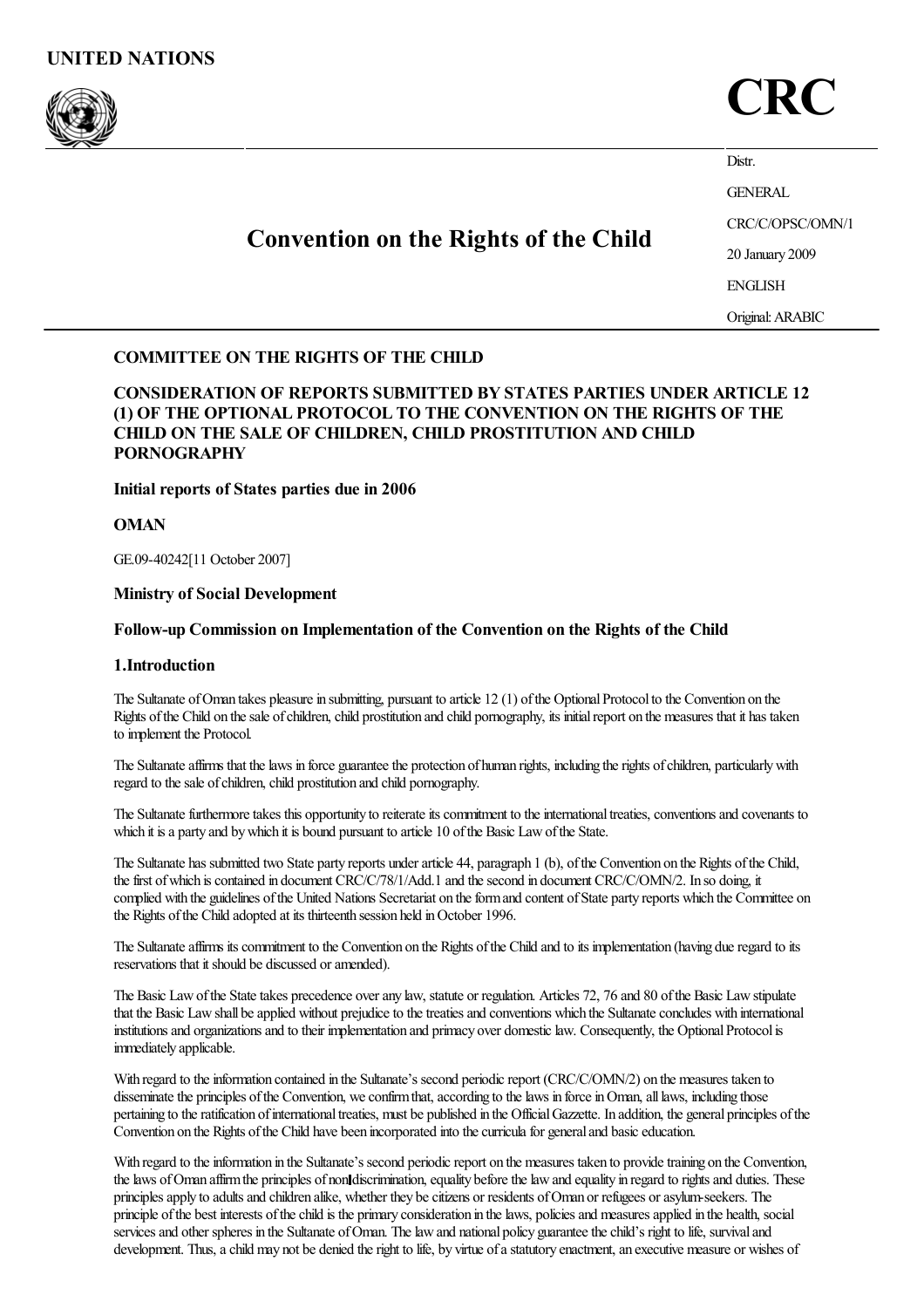an individual. Protection is afforded to children, even in the womb. Abortion is permitted, however, when the continuation of the pregnancy would pose a definite threat to the mother's life, whether or not the foetus is deformed, based on the principle of the lesser oftwo evils,and also when thefoetus hasaserious deformity that is not treatable. Evidence oftheseconditions must be provided firstly in a report by a medical panel consisting of medical specialists and, secondly, a report prepared by a medical panel based on laboratory tests.

Lastly, the draft juvenile law of Oman is in the final stages of enactment. It regulates the administration of juvenile justice with regard to testimony and questioning of witnesses, hearing of victims and the procedure for involving them in the judicial process. The Code ofCriminalProcedures includes provisions which safeguard children and their right to express their viewsand concernsabout the judicial process.

The National Follow-up Commission on the Implementation of the Convention on the Rights of the Child and its subcommittees have been officiallymandated to prepare, drawup and revisereports on the Convention and thetwo Protocols; the Commission represents different government departments and civil society institutions.

## 2.Prohibition of the sale of children, child prostitution and child pornography: articles 1 to 3 of the Protocol

The laws in force in the Sultanate of Oman guarantee protection of children's rights, including the prohibition of the sale of children, child prostitution and child pornography. The laws in questions are:

## 2.1The Basic Law of the State

Chapter II of the Basic Law of the State lays down the guiding principles of State policy. These principles include those relating to the Convention on the Rights of the Child and the two Optional Protocols. The following social principle is articulated in article 12, paragraph 3, of the Basic Law:

"The family is the foundation of society and the law regulates the means for protecting it, preserving its legal existence, strengthening its ties and values, caring for its members and creating conditions conducive to the development of their aptitudes and capacities."

Chapter III of the Basic Law sets out rights and duties which are of relevance to the Convention on the Rights of the Child and the Optional Protocol. Article 26 states that medical experiments or operations may not be performed on anyone without his or her freely-given consent.

## 2.2The Omani Criminal Code

Section 2, Chapter V, of the Omani Criminal Code contains provisions of relevance to the Optional Protocol which criminalize anyone who incites others, including children, to engage in prostitution or acts of depravity. The Code increases the penalty for such offences where the victim is under 18. The articles in question are:

Article 220: A penalty of from three to five years in prison shall be imposed on anyone who uses coercion, threats or deception to induce a person to engage in acts of depravity or prostitution. The penalty shall be not less than five years, if the victim was under 18.

Article 221: A penalty of from three months to three years in prison and a fine of from 20 to 100 rials shall be imposed on anyone who lives wholly or in part off the depravity or prostitution of a person under his or her protection, influence or control.

Article 223 furthermore states that a penalty of from 20 days to 1 year in prison and a fine of from 2 to 50 Omani rials shall be imposed on anyone who makes, acquires, distributes or displays indecent messages or images or other obscene articles. A scientific or technical productshall not beregarded asan obscenearticle unless it is shown, fora non-educational purpose, to a person under the age of 18.

Section 2, Chapter VI, of the Code contains provisions of relevance to the Optional Protocol which make it an offence to deprive a person of his liberty. The articles in question are:

Article 256: A penalty of from six months to two years in prison shall be imposed on anyone who resorts to abduction or any other method in order to deprive another person of his liberty.

Article 257: The same penalty as is prescribed in the preceding article shall be imposed on anyone who knowingly conceals the whereabouts of a person who has been abducted.

Article 258 (3): The abductor shall be subject to a penalty of not less than 15 years in prison, if the person deprived of his or her liberty is subjected to physical or mental torture, raped or forced into prostitution.

Article 260 of the Code prescribes a penalty of from 5 to 15 years' imprisonment for anyone who enslaves or places a person in a condition of virtual enslavement.

The Omani Criminal Code defines slave trafficking as a criminal offence. Article 261 states that a term of from three to five years in prison shall beimposed on anyone who bringsa person in acondition ofinvoluntary servitude or slavery into or out ofOman, or in anyway disposes of, receives, takes possession of oracquires that person or keeps himor her in thatcondition.

In addition, the Criminal Code devotes a special section to the statue of limitations on offences. Article 71 stipulates that offences for which the penalty is death or life imprisonment are time-barred from prosecution once 25 years have elapsed since their commission;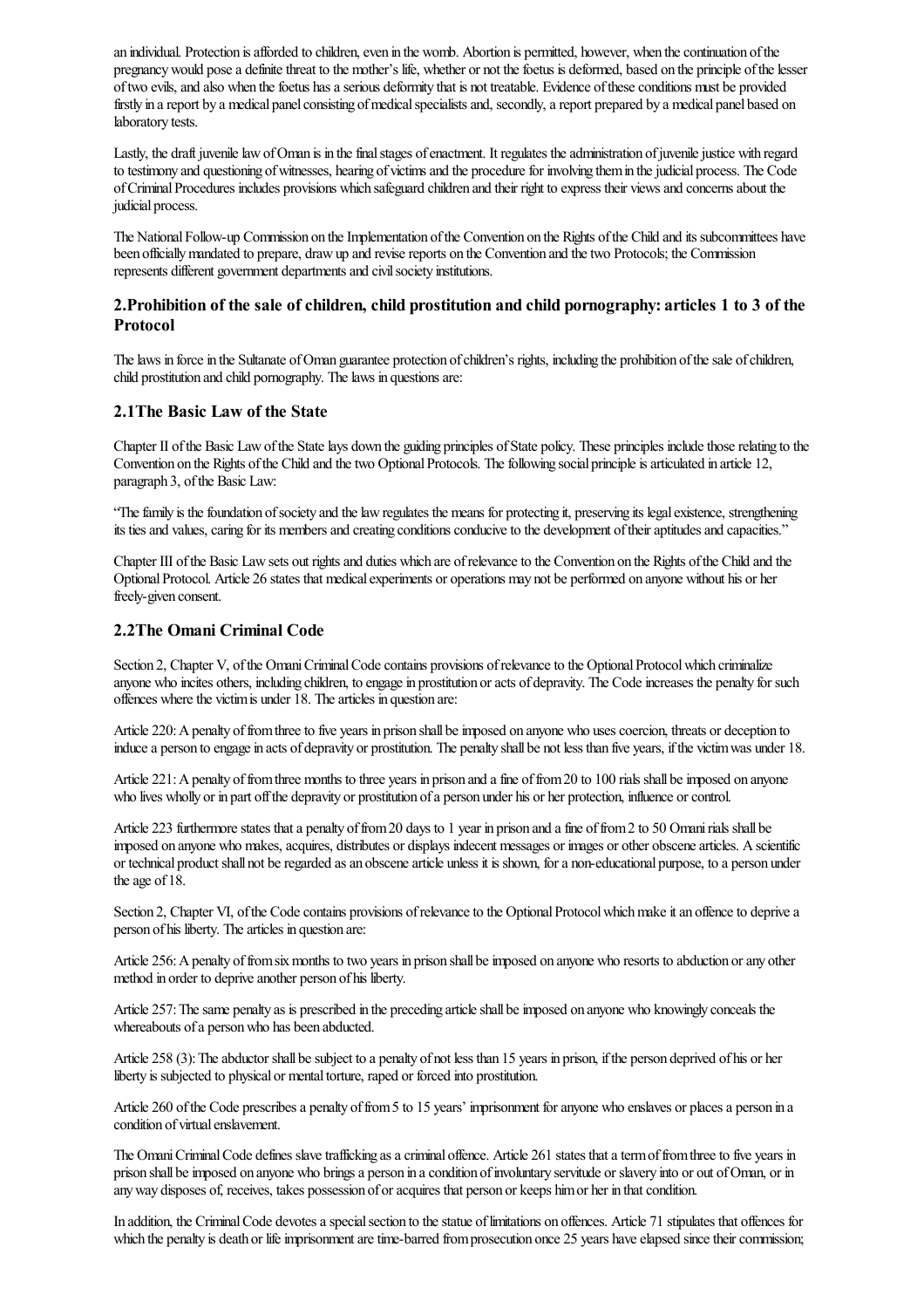the time limit for any other major offence is 10 years. As for lesser offences, the time limit for the imposition of corrective penalties is five years, while the time limit on other penalties for indecent acts is two years.

As for attempts to commit any of the offences enumerated in the Protocol, article 86 of the Code stipulates than an attempted offence shall be treated as if it were the offence itself, if its non commission can only be attributed to circumstances beyond the perpetrator's control. Article 87 states that attempted offences of a less serious nature can only be punished under specifically defined circumstances.

The Code punishes participation in a crime. Article 93 stipulates that the author of a crime is anyone who is responsible for any of the constituent elements of a crime or who participates directly in, or instigates, its commission. Article 95 stipulates than an accessory to a crime is anyone who aids and abets or conspires with the perpetrator or knows the offender's criminal history. Article 96 punishes anyone whose participation was indispensable for the commission of a crime as if he were the author of the crime.

## 2.3The Code of Criminal Procedures

The Children's Act provides legal protection for children to enable them to apply to the courts to seek protection of their interests and to submit complaints against their legal guardian. If a child has no one to represent his or her interests or his or her interests are in conflict with those of his or her representative, the public prosecutor shallactas the minor's representative.

The public prosecutor must appoint a tutor for the lawsuit to represent the plaintiff or the defendant, if the minor has no representative or the minor's interests conflict with those of his or her representative.

#### 3.Criminal/penal procedures: articles 4-7 of the Protocol

#### Legal jurisdiction

Section 2, title I, of the Criminal Code defines the territorial scope of Omani criminal law on the basis of four criteria:

1. Territorial, i.e. relating to the place in which the offence was committed: jurisdiction in this case is defined as territorial jurisdiction;

2. Inherent, i.e. relating to the interest of the Omani State in the offence: jurisdiction in this case is inherent jurisdiction;

3. Personal, i.e. relating to the nationality of the author: jurisdiction in this case is defined as personal jurisdiction;

4. Subject matter, i.e. relating to the type of offence and the commitment of the Omani State to participating in international efforts to combat crime; jurisdiction in this case is known as comprehensive jurisdiction.

Under article 3 of the Code, Omani law applies to all offences committed in the Sultanate and the territories under its control. With regard to territorial jurisdiction, article 5 of the Code states that: "Omani territory includes the layer of air above it, i.e. Omani airspace. For the purposes of the application of Omani law, Omani territory is defined as:

1. The territorial waters, as defined in a special law;

2. The airspace above the territorial waters;

3. Omani vessels and aircraft, wherever they may be;

4.Non-Omaniterritorywhich is legally part ofOmaniterritory.

Furthermore, based on the criterion of inherent jurisdiction, Omani law applies to any Omani or foreigner who engages in, incites or is an accessory to the enslavement, trafficking or placement of an Omani in a condition of involuntary servitude (art. 8).

Article 10, concerning the criterion of personal jurisdiction, stipulates that Omani law applies to any Omani who is the author or instigator of, or an accessory to, a serious or lesser offence committed outside Omani territory which is punishable under Omani law, unless the offence has been adjudicated pursuant to a final judgement handed down abroad and the sentence has been served, in the case of a conviction, or the prosecution or sentence has been discontinued pursuant to a general amnesty, a special pardon or by virtue of the lapse of time.

The Code also refers to the criterion of comprehensive jurisdiction in article 12, which states that Omani law applies to every foreigner who, in the capacity of author, instigator or accessory to an offence, commits a serious or lesser offence that is punishable under Omani law and is present on Omani soil after committing the said offence. The only conditions stipulated in such cases are that the law of the State in which the offence was committed must prescribe a penalty of three years' imprisonment for the offence, that no request for extradition of the foreigner must have been made or granted and that the foreigner must not have been convicted abroad pursuant to a final court judgement.

## Extradition of criminals

The Omani Extradition Act issued in Sultani Decree No. 4/2000 states, in article 1: "Without prejudice to treaties which the Sultanate concludes with other States, the arrests and extradition of criminals to requesting States shall be effected in conformity with the present Act."

Article 2 of the Act furthermore provides that extradition is permitted in two cases: first, where the offence was committed in the State requesting the extradition or the perpetrator is a national of that State and, second, where the offence was committed outside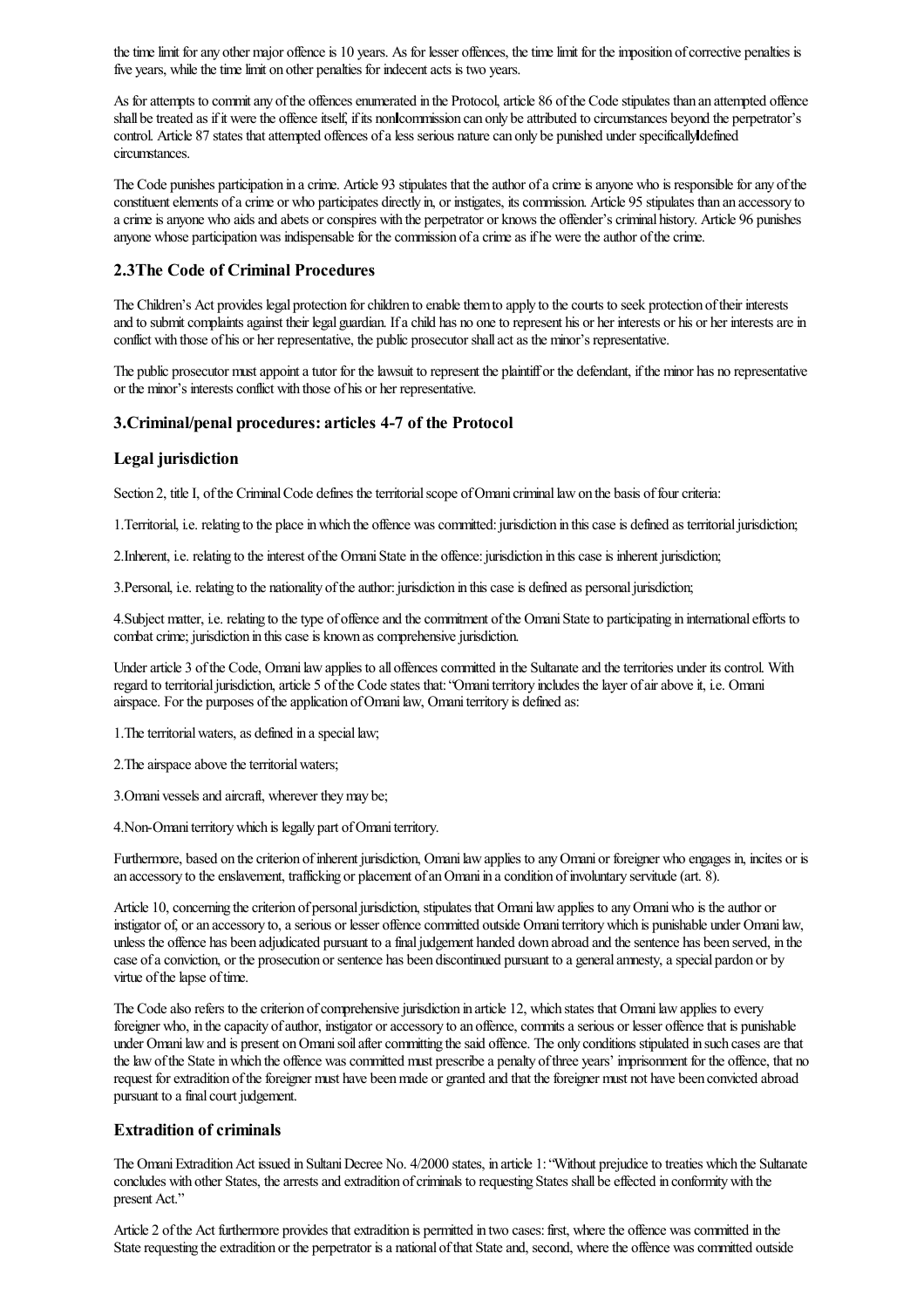the requesting State and it damaged that State's security, financial position or the authoritative nature of its official stamps.

According to article 3, there are several circumstances in which the Act does not permit extradition, including where the person whose extradition is sought is an Omani national and where the offence or any act representing a consistent element of the offence was committed in the Sultanate.

Article 4 states that no one being sought by another State may be arrested before an extradition request has been received, together with the documents specified by law, which must be officially authenticated and stamped by the competent judicial authority in the requesting State.

Article 6 states that where extradition requests are submitted by several States for the same person and in respect of the same or different offences, the appeal court shall choose the State to which the person will be extradited, bearing in mind all the contingent circumstances and, in particular, the nationality of the person sought, the place where the offence or offences occurred, their relative gravity and the date ofreceipt oftherequest. Priority forextradition shall be given to a State withwhichOman hasconcluded a relevant treaty.

The Act requires the prosecution service to question the person being sought and, as the case may be, to detain, release or prohibit the person from leaving Oman until a decision on the extradition request has been taken.

In addition to the foregoing, we refer to the annex to the second periodic report of the Sultanate (CRC/C/OMN/2), which provides statistical information on offences. We should add that the sale of children, child prostitution and child pornography is not a perceptible phenomenon in the Sultanate, since Omani society has a conservative Islamic or Arab culture that encourages affection, respect and protection for children.

#### Seizure and confiscation of articles and property and closure of premises

Confiscation, closure and disqualification from business activities are some of the subsidiary penalties prescribed in the Omani Criminal Code. Article 52 of the Code states that a court, when handing down a conviction, may order the confiscation of seized items used or intended for the commission of an offence and items stolen during, or accrued as a result of, an offence, without prejudice to the rights of good faith third parties.

Furthermore, in keeping with the Protocol, especially its provisions concerning seizure and confiscation, article 53 of the Code stipulates: "It must in any case order the confiscation of items that were made, acquired or used illegally, even if they do not belong to the defendant or convicted person and the prosecution does not result in a conviction."

Article 55 contains a provision authorizing the closure of any premises in which a serious or lesser offence is committed or specific preparations were made for the commission of an offence.

## 4.Protection of the rights of child victims: article 8 of the Protocol

## 4.1The Basic Law of the State issued by Sultani Decree No. 101/96

Chapter III of the Basic Law of the State sets out rights and duties which are relevant to the Convention on the Rights of the Child and the Optional Protocol on the sale of children, child prostitution and child pornography as follows:

All citizens are equal before the law and in regard to their rights and public duties. There shall be no discrimination between them on grounds of sex, origin, colour, language, religion, creed, ethnic origin or social status.

Article 17: Personal freedom is guaranteed by law. No one may be arrested, searched, detained, imprisoned, obliged to live in a specific place or subjected to restrictions on his or her freedomofresidence or movement unless in conformitywith thelaw.

Article 19:No one may be detained or imprisoned in a place not designated for that purpose by the prison lawsand which does not provide health care and social welfare services.

Article 20: No one may be subjected to physical or mental torture, enticement or degrading treatment. The law shall define the penalties for committing such acts. In addition, any statement or confession which is proven to have been obtained by means of torture, enticement or similar treatment or threats shall be deemed null and void.

Article 21: *Nulla poena sine lege* (There shall be no penalty without a law). No penalty shall be imposed for acts other than those prohibited by law.

Article 22: Defendants are innocent until their guilt is proved in a legal trial which affords the necessary guarantees for the exercise of the legal right to a defence. It is prohibited to inflict physical or mental harm on a defendant.

Article 23: The accused is entitled to appoint a person who is capable of defending him at trial. The law shall specify the circumstances in which a lawyer must be present with the defendant and shall provide persons with limited financial resources access to the courts and the means to defend their rights.

Article 24: Anyone who is arrested or imprisoned must be informed immediately of the reasons for his arrest or imprisonment. He shall have the right to contact any person of his choosing to inform them of what has happened or ask for assistance, in keeping with the rules of law. He shall be promptly informed of the charges against him and he and his representative may appeal to a court against the decision depriving him of his liberty. The law regulates the right of appeal, guaranteeing that appeals are adjudicated within a specific time limit; failing this, the person in detention will be released immediately.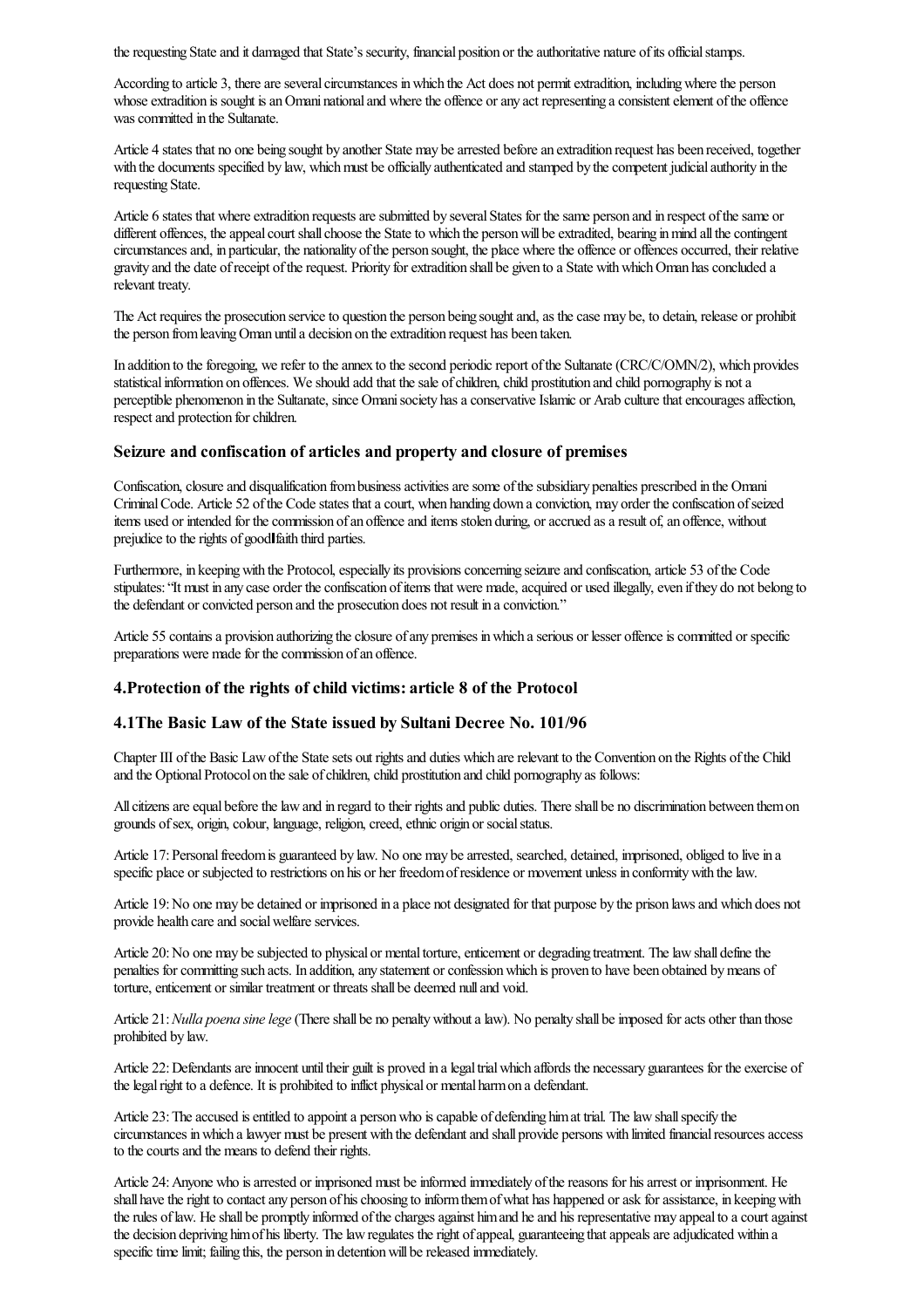## 4.2The Omani Criminal Code issued by Sultani Decree No. 7/74

The Code grants injured parties the right to claim compensation for material or moral damages arising from an offence.

The Code punishes public officials who deprive a person of his liberty arbitrarily or in circumstances not provided for by law.

The Code does not allow public servants to enter a private home without the owner's consent, in circumstances that are not provided for by law, or in disregard for the provisions of the Code.

The Criminal Code provides for special treatment of juvenile offenders, who are regarded as the victims of social circumstances. Articles 104-107 of the Code refer to social welfare for the purposes of the reform and rehabilitation of juvenile offenders.

#### 4.3The Code of Criminal Procedures issued by Sultani Decree No. 97/99

We refer to the information contained in paragraph 2.3 concerning the Code of Criminal Procedures, and should like to explain that, in the absence of a special law applicable to children in the event of a legal dispute, the Code of Criminal Procedures applies to all the parties in a criminal case, whether they are defendants or victims, minors or adults, having due regard to the rules on children set out in the Criminal Code, which prescribes lower penalties for juvenile offenders and includes protection measures for their rehabilitation.

The Code lays down the conditions for hearing, questioning and confronting witnesses, stating, for example, that the public prosecutor must hear all the witnesses separately. He may also hold a confrontation among the witnesses and with the defendant and may hear testimony from anyone under the age of 18 in order to confirm facts.

The Code stipulates that hearings must be held in public, although a court may decide to hear all or part of a case in camera for reasons of public order or the protection of public morals.

The courts may engage a person who knows sign language or is able to communicate with persons under the age of 18 or suffering from an illness or disability that makes it impossible to communicate with them otherwise.

Article 41 of the Code of Criminal Procedures articulates as a general principle that no one may be subjected to degrading treatment, torture, coercion or enticement. If this rule is intended to apply to the treatment of defendants, it applies even more so to victims.

Article 74 of the Code of Criminal Procedures allows defendants, victims, plaintiffs, respondents and defence counsel for any accused person to be present during the preliminary examination. A person accused of a crime may be accompanied by a lawyer.

The Code allows all defendants (both adults and children alike) to have access to legal aid and other assistance in order to prepare their defence during the different stages of a case. This right is firmly established in article 181 of the Code of Criminal Procedures, which states that the parties and their representatives may attend trial hearings, even if conducted in camera, and may not be removed from the court, unless they behave in a manner that demonstrates contempt for the court or that disrupts the hearing. These rights are also laid down in article 24 of the Basic Law of the State.

Article 177 of the Code of Criminal Procedures allows a court to hear a case in camera in order to protect public morals and public order, ensuring the non-disclosure of family secrets or of private details that would cause embarrassment of any kind. The same applies to cases of rape and sexual abuse. The Code of Civil and Commercial Procedures contains similar provisions.

Articles 90-92 of the Code of Criminal Procedures protects the confidentiality of correspondence, telegrams and conversations conducted in a private place from any form of surveillance, unless it is conducted in connection with an offence or pursuant to a warrant issued by the prosecution service.

The treatment of child victims and witnesses and the arrangements for dealing with children and providing for their psychological and physical rehabilitation (social reintegration) are governed by the Omani Juveniles Act, although these matters are also addressed in the framework of the Code of Criminal Procedures and the Code of Civil and Commercial Procedures.

## 4.4The Code of Civil and Commercial Procedures issued by Sultani Decree No. 29/2002

The Code defines the rights of children who are affected by or are a party in a court case. It protects the interests of the child in clear and explicit terms, allowing for proceedings to be brought in regard to child maintenance, custody, transfer of custody to the father or access visits in their place of residence. The Code also allows for the issuance of temporary orders regarding the payment of maintenance, access to children and the surrender of a minor to a person entitled to care for him or her. Access visits must be conducted in a place where the child feels at ease.

The Code covers all aspects of children's welfare, rights and interests, including:

Guardianship of children and its legal conditions and effects;

The protection, administration and investment of children's property and assets and related legal conditions and regulations.

The prosecution service may intervene in a civil case, pursuant to article 91 of the Code.

#### 5.Prohibition of the sale of children, child prostitution and child pornography (Protocol, art. 9)

We refer to paragraph 2.4 of the second periodic report of Oman (CRC/C/OMN/2) on the implementation of the Convention on the